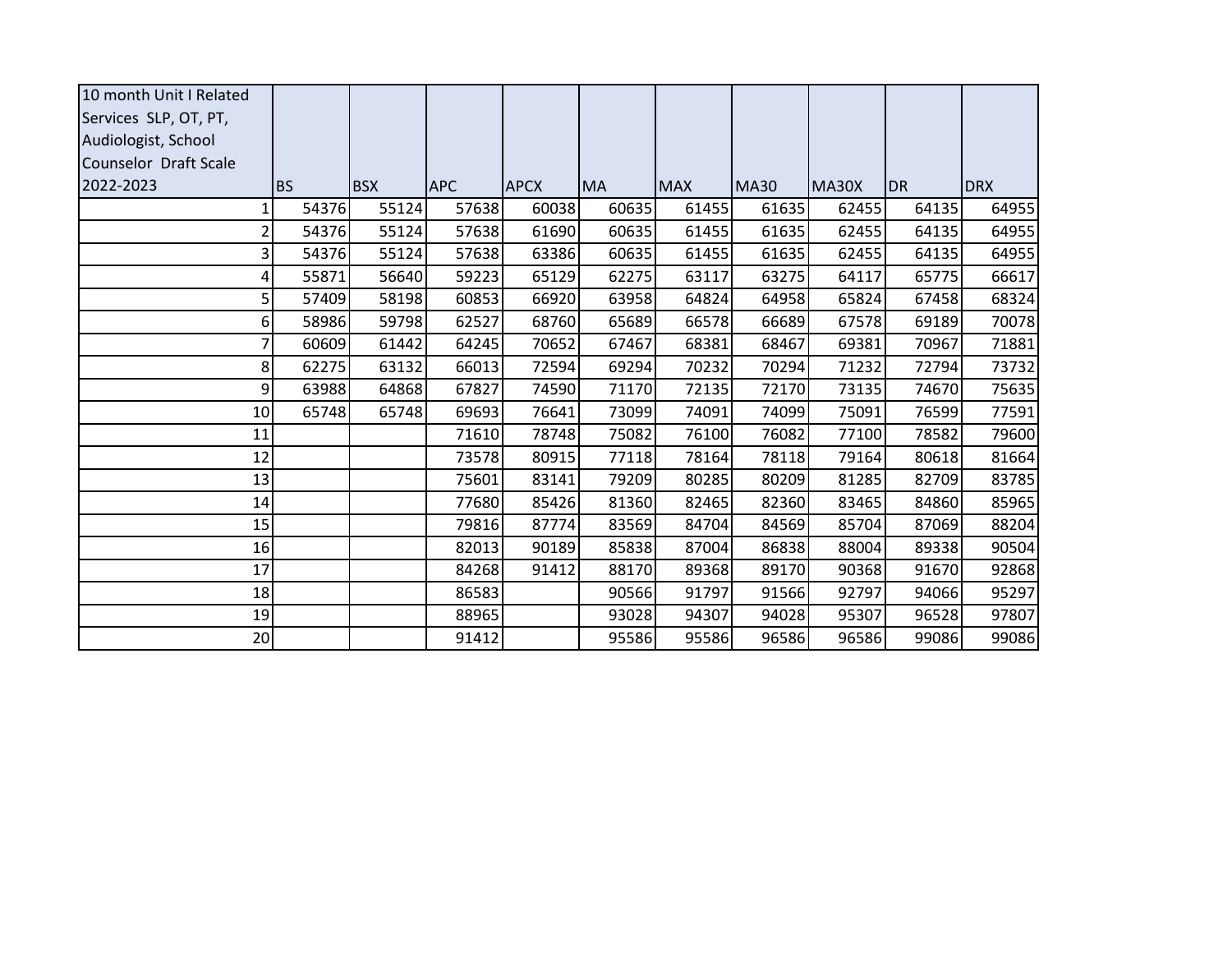| <b>Related Service Providers-10.5</b> |           |            |            |             |           |            |             |         |           |            |
|---------------------------------------|-----------|------------|------------|-------------|-----------|------------|-------------|---------|-----------|------------|
| month OT, PT, SLP, Audiologists,      |           |            |            |             |           |            |             |         |           |            |
| <b>School Counselors</b>              | <b>BS</b> | <b>BSX</b> | <b>APC</b> | <b>APCX</b> | <b>MA</b> | <b>MAX</b> | <b>MA30</b> | MA30X   | <b>DR</b> | <b>DRX</b> |
|                                       | 57,238    | 58,025     | 60,672     | 61,506      | 63,772    | 64,635     | 64,772      | 65,635  | 67,272    | 68,135     |
| $\overline{2}$                        | 57,238    | 58,025     | 60,672     | 61,506      | 63,772    | 64,635     | 64,772      | 65,635  | 67,272    | 68,135     |
| 3                                     | 57,238    | 58,025     | 60,672     | 61,506      | 63,772    | 64,635     | 64,772      | 65,635  | 67,272    | 68,135     |
| 4                                     | 58,812    | 59,622     | 62,340     | 63,198      | 65,498    | 66,384     | 66,498      | 67,384  | 68,998    | 69,884     |
| 5                                     | 60,431    | 61,261     | 64,056     | 64,937      | 67,270    | 68,181     | 68,270      | 69,181  | 70,770    | 71,681     |
| 6                                     | 62,091    | 62,945     | 65,818     | 66,722      | 69,091    | 70,027     | 70,091      | 71,027  | 72,591    | 73,527     |
| 7                                     | 63,799    | 64,676     | 67,626     | 68,557      | 70,962    | 71,924     | 71,962      | 72,924  | 74,462    | 75,424     |
| 8                                     | 65,553    | 66,455     | 69,487     | 70,442      | 72,886    | 73,874     | 73,886      | 74,874  | 76,386    | 77,374     |
| 9                                     | 67,356    | 68,282     | 71,397     | 72,379      | 74,862    | 75,878     | 75,862      | 76,878  | 78,362    | 79,378     |
| 10                                    | 69,208    | 69,208     | 73,361     | 74,370      | 76,893    | 77,936     | 77,893      | 78,936  | 80,393    | 81,436     |
| 11                                    |           |            | 75,379     | 76,415      | 78,979    | 80,051     | 79,979      | 81,051  | 82,479    | 83,551     |
| 12                                    |           |            | 77,451     | 78,516      | 81,122    | 82,223     | 82,122      | 83,223  | 84,622    | 85,723     |
| 13                                    |           |            | 79,580     | 80,674      | 83,323    | 84,455     | 84,323      | 85,455  | 86,823    | 87,955     |
| 14                                    |           |            | 81,768     | 82,893      | 85,587    | 86,750     | 86,587      | 87,750  | 89,087    | 90,250     |
| 15                                    |           |            | 84,017     | 85,173      | 87,912    | 89,106     | 88,912      | 90,106  | 91,412    | 92,606     |
| 16                                    |           |            | 86,329     | 87,516      | 90,300    | 91,528     | 91,300      | 92,528  | 93,800    | 95,028     |
| 17                                    |           |            | 88,703     | 89,922      | 92,755    | 94,016     | 93,755      | 95,016  | 96,255    | 97,516     |
| 18                                    |           |            | 91,140     | 92,394      | 95,277    | 96,573     | 96,277      | 97,573  | 98,777    | 100,073    |
| 19                                    |           |            | 93,647     | 94,935      | 97,869    | 99,215     | 98,869      | 100,215 | 101,369   | 102,715    |
| 20                                    |           |            | 96,223     | 96,223      | 100,560   | 100,560    | 101,560     | 101,560 | 104,060   | 104,060    |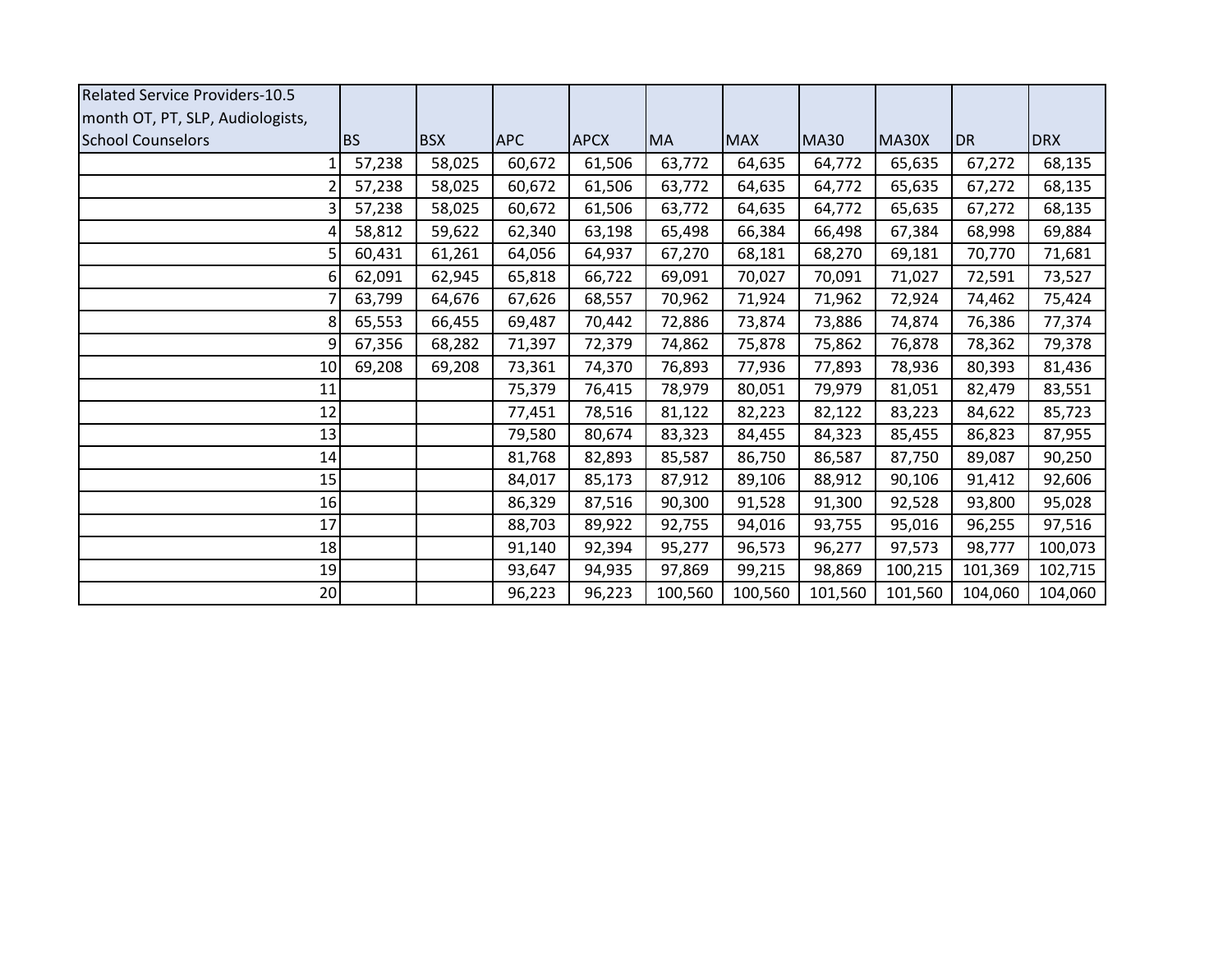| <b>Related Service Provider 11</b> |        |            |            |             |           |            |             |         |           |            |
|------------------------------------|--------|------------|------------|-------------|-----------|------------|-------------|---------|-----------|------------|
| month scale; OT, SLP, PT,          |        |            |            |             |           |            |             |         |           |            |
| School Counselors, Audiologists BS |        | <b>BSX</b> | <b>APC</b> | <b>APCX</b> | <b>MA</b> | <b>MAX</b> | <b>MA30</b> | MA30X   | <b>DR</b> | <b>DRX</b> |
|                                    | 60,100 | 60,926     | 63,705     | 64,581      | 66,908    | 67,815     | 67,908      | 68,815  | 70,408    | 71,315     |
|                                    | 60,100 | 60,926     | 63,705     | 64,581      | 66,908    | 67,815     | 67,908      | 68,815  | 70,408    | 71,315     |
| 3                                  | 60,100 | 60,926     | 63,705     | 64,581      | 66,908    | 67,815     | 67,908      | 68,815  | 70,408    | 71,315     |
| 4                                  | 61,752 | 62,602     | 65,457     | 66,358      | 68,721    | 69,652     | 69,721      | 70,652  | 72,221    | 73,152     |
| 5                                  | 63,452 | 64,324     | 67,259     | 68,184      | 70,582    | 71,539     | 71,582      | 72,539  | 74,082    | 75,039     |
| 6                                  | 65,195 | 66,092     | 69,109     | 70,059      | 72,495    | 73,478     | 73,495      | 74,478  | 75,995    | 76,978     |
|                                    | 66,989 | 67,910     | 71,008     | 71,985      | 74,460    | 75,470     | 75,460      | 76,470  | 77,960    | 78,970     |
| 8                                  | 68,830 | 69,777     | 72,962     | 73,965      | 76,479    | 77,516     | 77,479      | 78,516  | 79,979    | 81,016     |
| 9                                  | 70,724 | 71,697     | 74,967     | 75,998      | 78,553    | 79,619     | 79,553      | 80,619  | 82,053    | 83,119     |
| 10                                 | 72,669 | 72,669     | 77,029     | 78,089      | 80,684    | 81,780     | 81,684      | 82,780  | 84,184    | 85,280     |
| 11                                 |        |            | 79,148     | 80,236      | 82,876    | 84,001     | 83,876      | 85,001  | 86,376    | 87,501     |
| 12                                 |        |            | 81,323     | 82,441      | 85,126    | 86,282     | 86,126      | 87,282  | 88,626    | 89,782     |
| 13                                 |        |            | 83,559     | 84,708      | 87,438    | 88,627     | 88,438      | 89,627  | 90,938    | 92,127     |
| 14                                 |        |            | 85,857     | 87,038      | 89,815    | 91,036     | 90,815      | 92,036  | 93,315    | 94,536     |
| 15                                 |        |            | 88,218     | 89,432      | 92,256    | 93,510     | 93,256      | 94,510  | 95,756    | 97,010     |
| 16                                 |        |            | 90,646     | 91,892      | 94,764    | 96,053     | 95,764      | 97,053  | 98,264    | 99,553     |
| 17                                 |        |            | 93,138     | 94,418      | 97,342    | 98,666     | 98,342      | 99,666  | 100,842   | 102,166    |
| 18                                 |        |            | 95,697     | 97,014      | 99,990    | 101,351    | 100,990     | 102,351 | 103,490   | 104,851    |
| 19                                 |        |            | 98,330     | 99,682      | 102,711   | 104,123    | 103,711     | 105,123 | 106,211   | 107,623    |
| 20                                 |        |            | 101,034    | 101,034     | 105,534   | 105,534    | 106,534     | 106,534 | 109,034   | 109,034    |